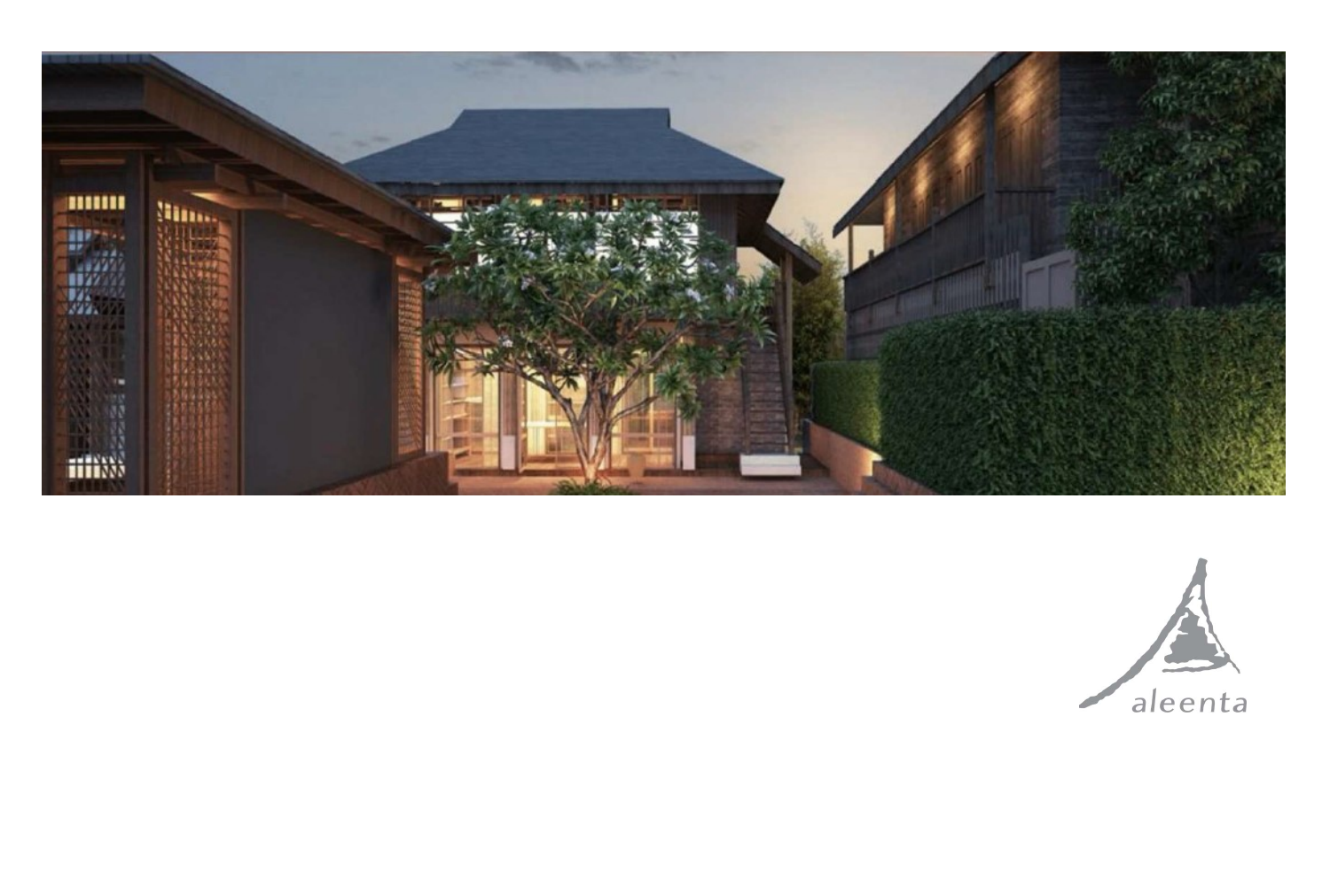

## ACCOMMODATION

The concept of "all suites, all private" is delivered in luxury rooms with plenty of private space. Our accommodations range in sizes from 45sqm for our smallest rooms to 300sqm for 2 and 4 bedroom villas.

- 
- Deluxe Room 1-Bedroom Pool Villa
- 2-Bedroom Pool Villa Teak Villa

Aleenta Retreat Chiang Mai is situated between the city and the famous foothill and nature of Chiang Mai. It's a place of discovery and delight, hosting travelers that has come from far and that will, linger and ponder at Aleenta Retreat Chiang Mai.

Enhancing awareness through collaboration with nature and local wisdoms, we celebrate ancient and new ways of life expanding the visitors horizons and understanding of the now.

We believe that when our mind is fully awakened, we find treasures. Treasures within ourselves as well as our surroundings creating lasting human experiences – experiences that define our lives journeys.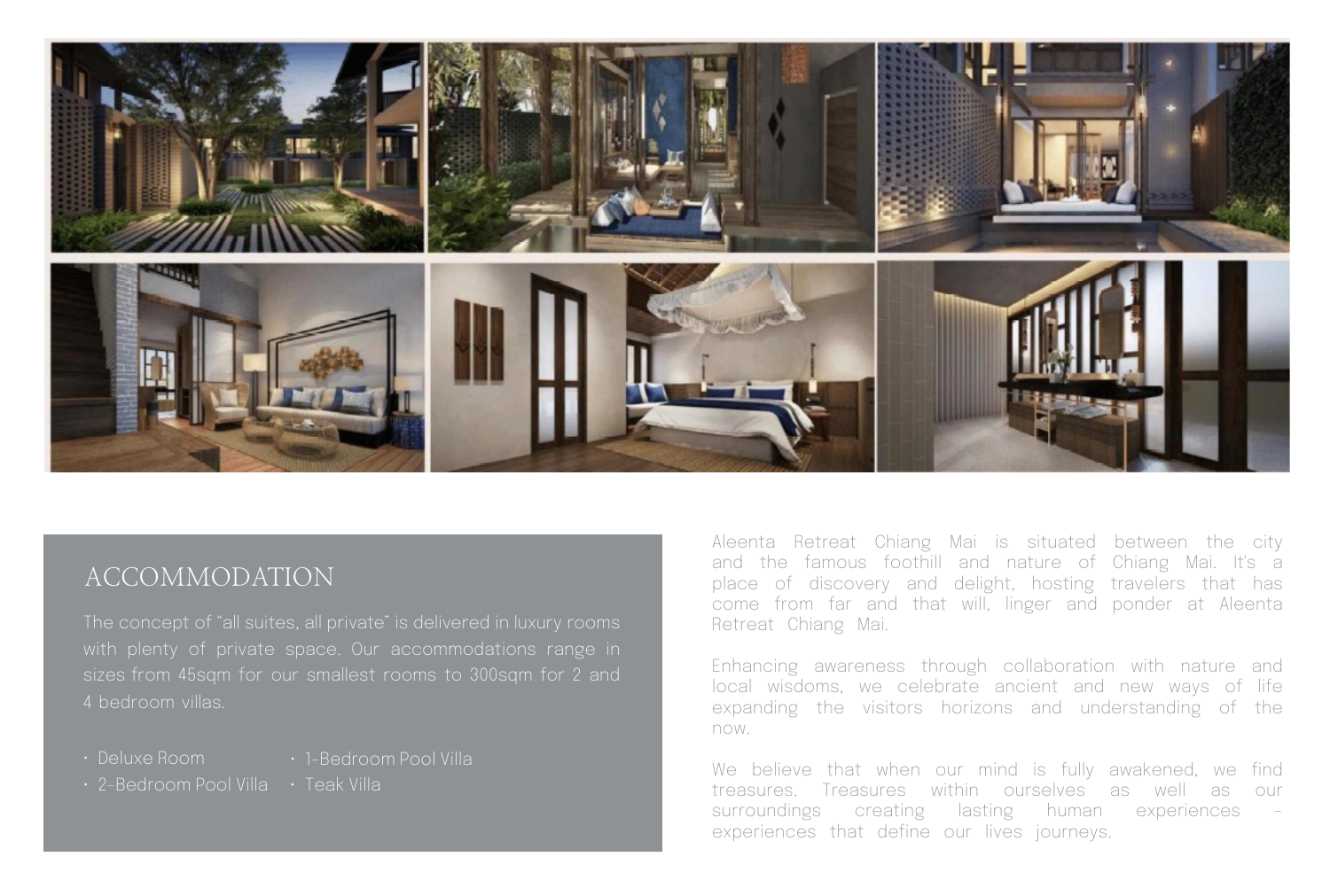



## FOOD & BEVERAGES

Indulge in award winning dining and an explosive journey of Asian flavors at Aleenta Retreat Chiang Mai. From nutritious wholesome cuisine carefully crafted using healing herbs, to delicious Thai food filled with exotic spices. For something extra special, private dining is the ultimate choice - from a romantic dinner for two, to a villa barbecue with friends. Refreshing drinks are also available throughout the day and night at the resort.

## FACILITIES

- 
- 
- 
- Tour and Excursion desk
- 
- 
- 
- 
-